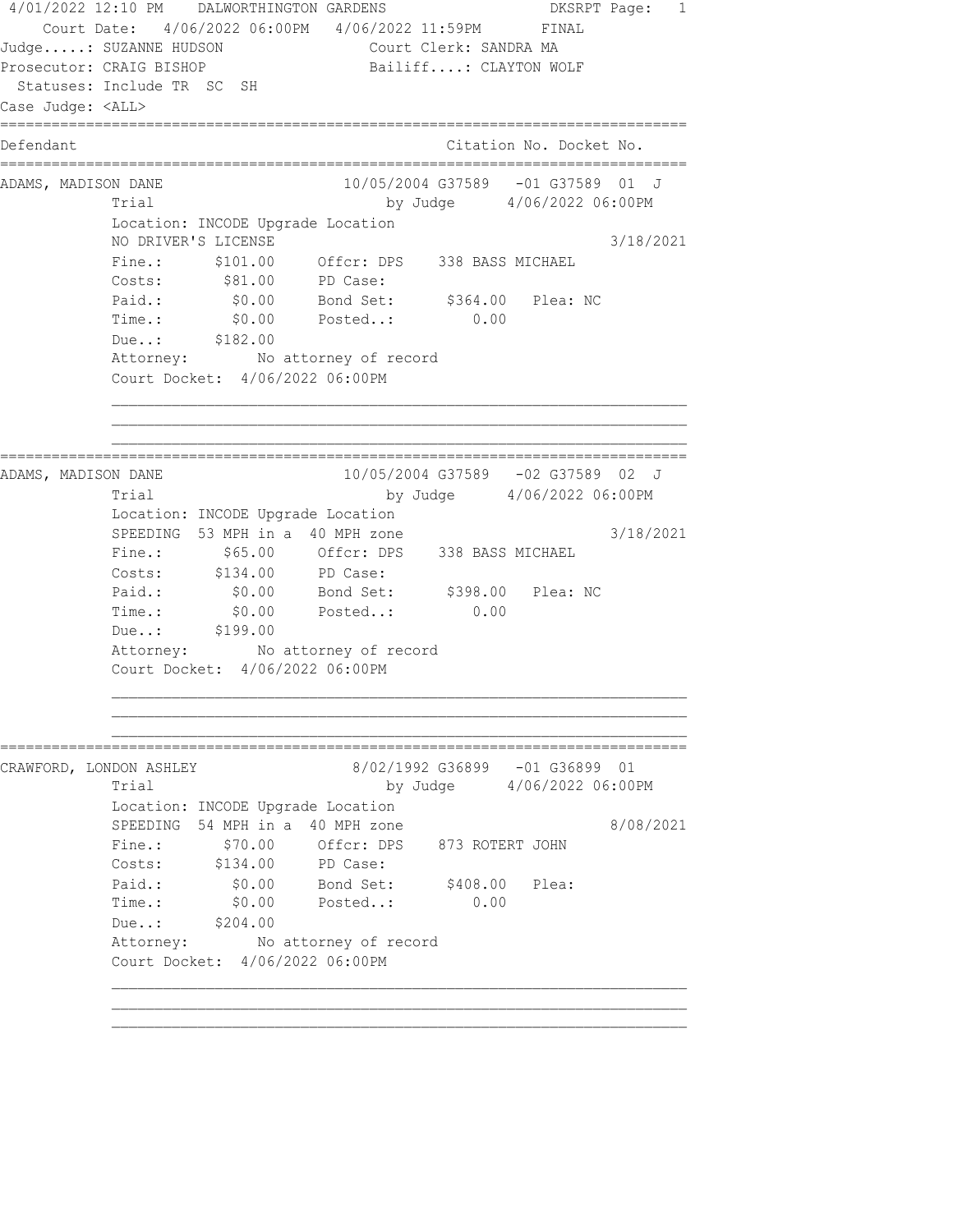4/01/2022 12:10 PM DALWORTHINGTON GARDENS DKSRPT Page: 2 Court Date: 4/06/2022 06:00PM 4/06/2022 11:59PM FINAL ================================================================================ Defendant Citation No. Docket No. ================================================================================ FONSECA, JOSE CARLOS 9/30/1967 G39025 -01 G39025 01 Trial by Judge 4/06/2022 06:00PM Location: INCODE Upgrade Location SPEEDING 54 MPH in a 40 MPH zone 8/13/2021 Fine.: \$70.00 Offcr: DPS 332 WITTS BENJAMIN Costs: \$134.00 PD Case: Paid.: \$0.00 Bond Set: \$408.00 Plea: Time.: \$0.00 Posted..: 0.00 Due..: \$204.00 Attorney: WOLF WOLF, BONNIE Court Docket: 4/06/2022 06:00PM ================================================================================ FONSECA, JOSE CARLOS 9/30/1967 G39025 -02 G39025 02 Trial by Judge 4/06/2022 06:00PM Location: INCODE Upgrade Location EXPIRED OPERATOR'S LICENSE 8/13/2021 Fine.:  $$76.00$  Offcr: DPS 332 WITTS BENJAMIN Costs: \$81.00 PD Case: Paid.:  $\$0.00$  Bond Set:  $\$314.00$  Plea: Time.:  $$0.00$  Posted..: 0.00 Due..: \$157.00 Attorney: WOLF WOLF, BONNIE Court Docket: 4/06/2022 06:00PM ================================================================================ FONSECA, JOSE CARLOS 9/30/1967 G39025 -03 G39025 03 Trial by Judge  $4/06/2022$  06:00PM Location: INCODE Upgrade Location FAIL TO MAINTAIN FINANCIAL RESPONSIBILITY 8/13/2021 Fine.:  $$226.00$  Offcr: DPS 332 WITTS BENJAMIN Costs: \$81.00 PD Case: Paid.:  $$0.00$  Bond Set:  $$614.00$  Plea: Time.:  $$0.00$  Posted..: 0.00 Due..: \$307.00 Attorney: WOLF WOLF, BONNIE Court Docket: 4/06/2022 06:00PM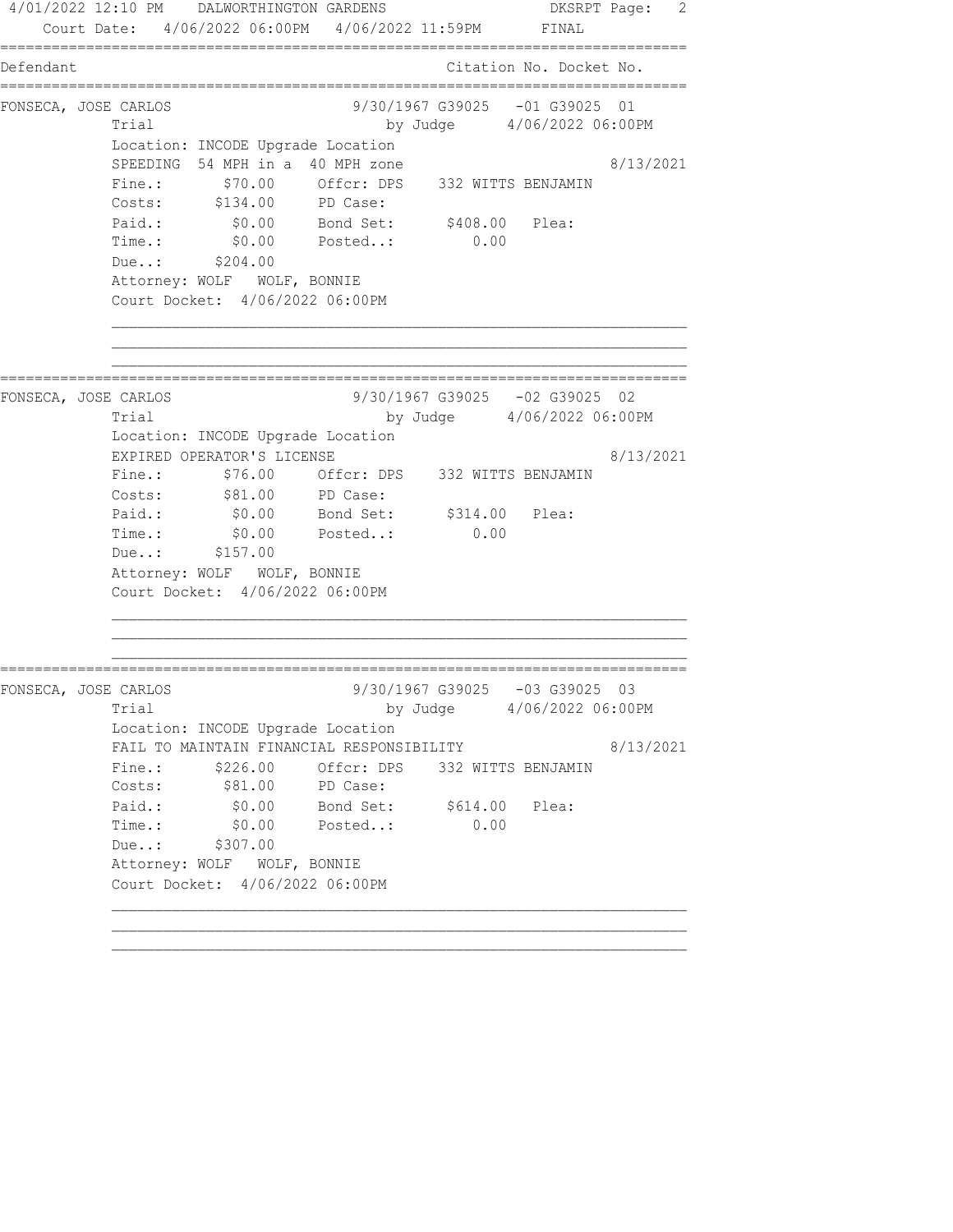4/01/2022 12:10 PM DALWORTHINGTON GARDENS DKSRPT Page: 3 Court Date: 4/06/2022 06:00PM 4/06/2022 11:59PM FINAL ================================================================================ Defendant Citation No. Docket No. ================================================================================ GARCIA, JOSEPH EUGENE VALDEZ 3/14/2004 G37980 -01 G37980 01 J Trial by Judge 4/06/2022 06:00PM Location: INCODE Upgrade Location VIOLATE DL RESTRICTION 9/05/2021 Fine.: \$101.00 Offcr: DPS 873 ROTERT JOHN Costs: \$81.00 PD Case: Paid.: \$0.00 Bond Set: \$364.00 Plea: Time.: \$0.00 Posted..: 0.00 Due..: \$182.00 Attorney: WOLF WOLF, BONNIE Court Docket: 4/06/2022 06:00PM ================================================================================ GARCIA, JOSEPH EUGENE VALDEZ 3/14/2004 G37980 -02 G37980 02 J Trial by Judge 4/06/2022 06:00PM Location: INCODE Upgrade Location SPEEDING 59 MPH in a 40 MPH zone  $9/05/2021$  Fine.: \$95.00 Offcr: DPS 873 ROTERT JOHN Costs: \$134.00 PD Case: Paid.: \$0.00 Bond Set: \$458.00 Plea: Paid.: \$0.00 Bond Set: \$458.00 Plea:<br>Time.: \$0.00 Posted..: 0.00 Due..: \$229.00 Attorney: WOLF WOLF, BONNIE Court Docket: 4/06/2022 06:00PM ================================================================================ GARCIA, JOSEPH EUGENE VALDEZ 3/14/2004 G39075 -01 G39075 01 J Trial by Judge 4/06/2022 06:00PM Location: INCODE Upgrade Location SPEEDING 57 MPH in a 40 MPH zone  $9/11/2021$ Fine.: \$85.00 Offcr: DPS 332 WITTS BENJAMIN Costs: \$134.00 PD Case: Paid.: \$0.00 Bond Set: \$438.00 Plea: Time.: \$0.00 Posted..: 0.00 Due..: \$219.00 Attorney: WOLF WOLF, BONNIE Court Docket: 4/06/2022 06:00PM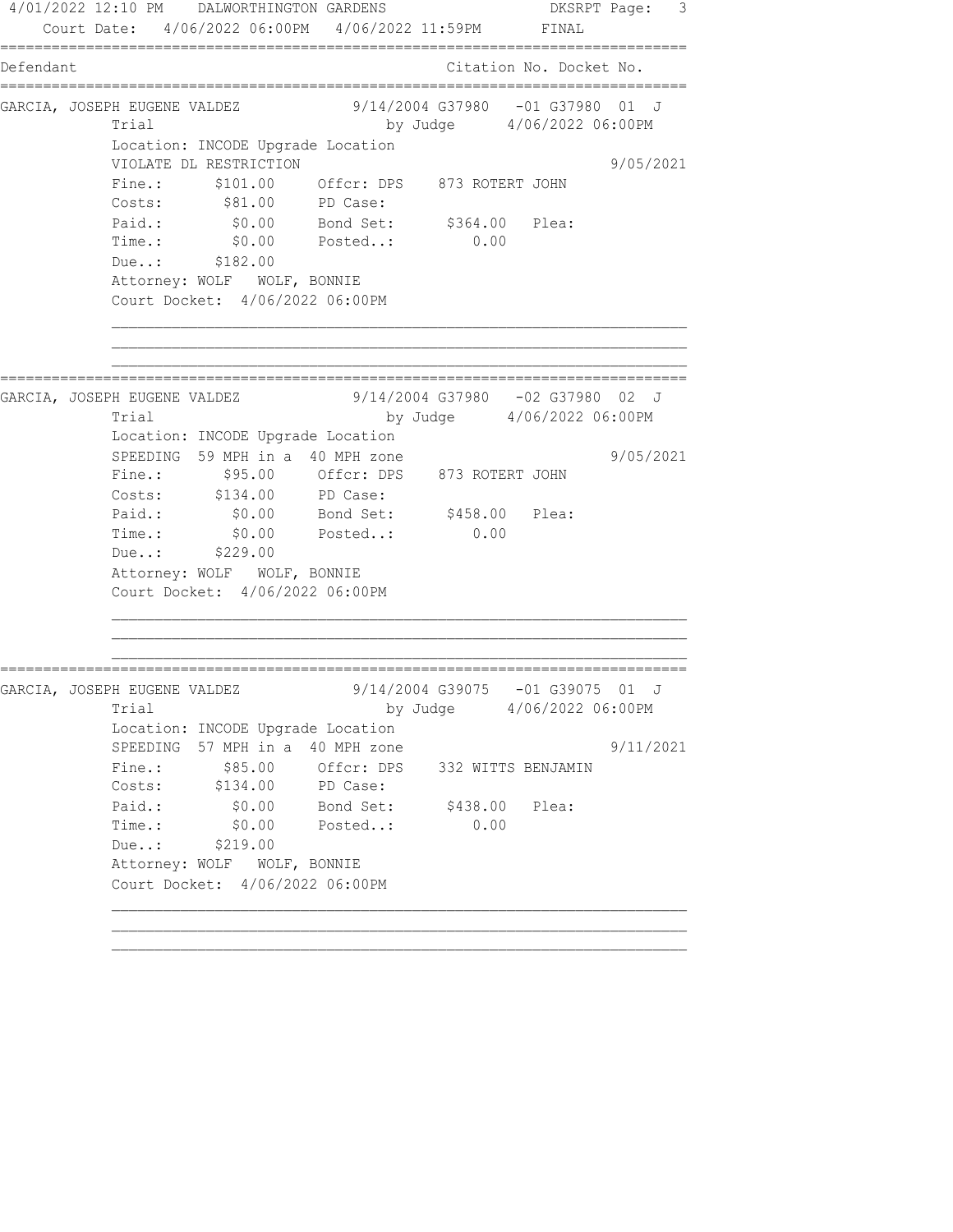4/01/2022 12:10 PM DALWORTHINGTON GARDENS DKSRPT Page: 4 Court Date: 4/06/2022 06:00PM 4/06/2022 11:59PM FINAL ================================================================================ Defendant Citation No. Docket No. ================================================================================ GARCIA, JOSEPH EUGENE VALDEZ 3/14/2004 G39075 -02 G39075 02 J Trial by Judge 4/06/2022 06:00PM Location: INCODE Upgrade Location VIOLATE DL RESTRICTION 9/11/2021 Fine.: \$101.00 Offcr: DPS 332 WITTS BENJAMIN Costs: \$81.00 PD Case: Paid.: \$0.00 Bond Set: \$364.00 Plea: Time.: \$0.00 Posted..: 0.00 Due..: \$182.00 Attorney: WOLF WOLF, BONNIE Court Docket: 4/06/2022 06:00PM ================================================================================ GREEN, ESSENCE JOY 8/29/2005 G39097 -01 G39097 01 J Trial by Judge 4/06/2022 06:00PM Location: INCODE Upgrade Location FAILED TO YIELD TO EMERGENCY VEHICLE  $9/21/2021$ Fine.: \$128.00 Offcr: DPS 332 WITTS BENJAMIN Costs: \$134.00 PD Case:<br>Paid.: \$0.00 Bond Set: Paid.: \$0.00 Bond Set: \$524.00 Plea: Time.:  $$0.00$  Posted..: 0.00 Due..: \$262.00 Attorney: KKING KING, KURSTEN BROOKE Court Docket: 4/06/2022 06:00PM ================================================================================ GREEN, ESSENCE JOY 8/29/2005 G39097 -02 G39097 02 J Trial by Judge 4/06/2022 06:00PM Location: INCODE Upgrade Location SPEEDING 52 MPH in a 40 MPH zone  $9/21/2021$ Fine.:  $$60.00$  Offcr: DPS 332 WITTS BENJAMIN Costs: \$134.00 PD Case: Paid.: \$0.00 Bond Set: \$388.00 Plea: Time.: \$0.00 Posted..: 0.00 Due..: \$194.00 Attorney: KKING KING, KURSTEN BROOKE Court Docket: 4/06/2022 06:00PM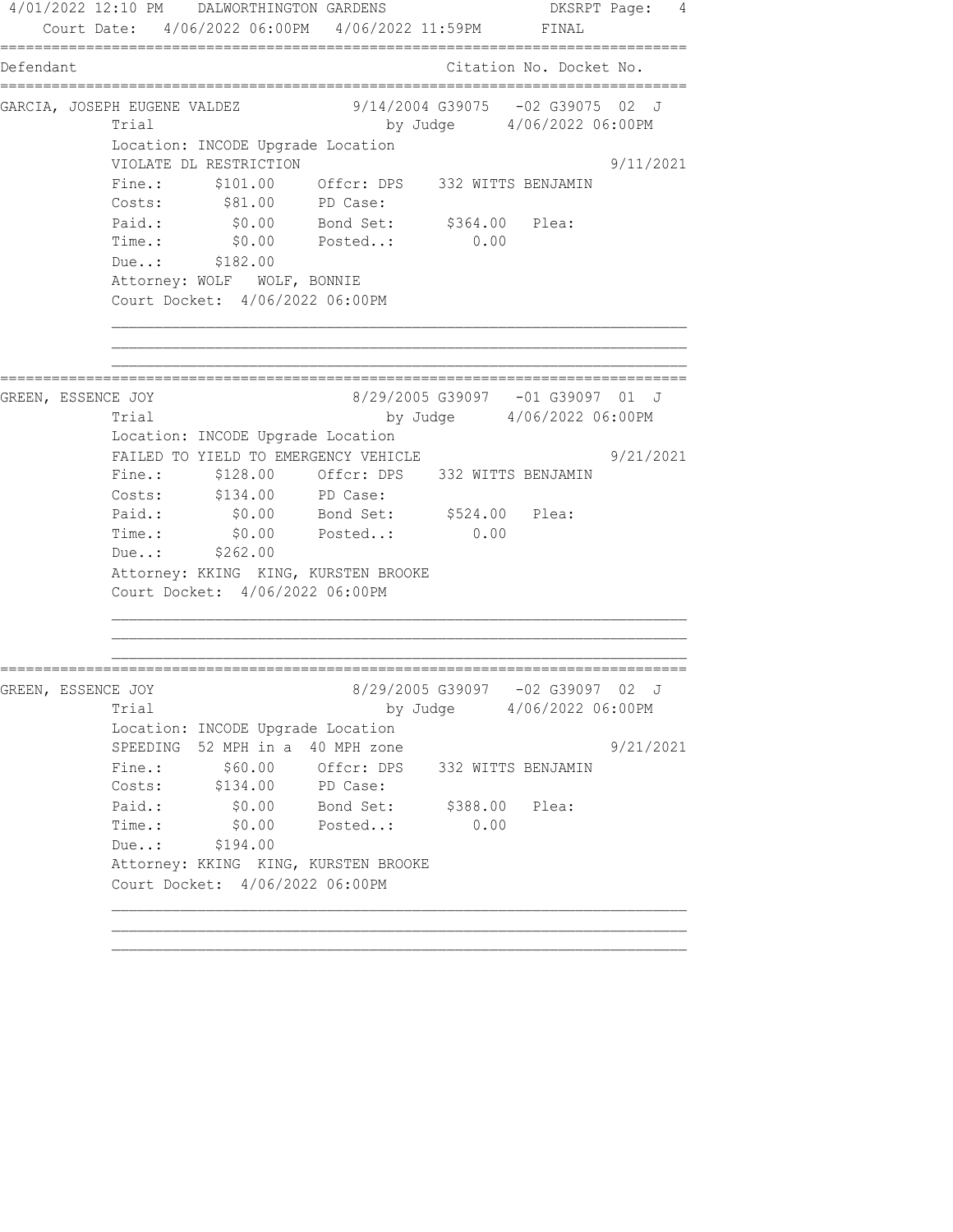4/01/2022 12:10 PM DALWORTHINGTON GARDENS DKSRPT Page: 5 Court Date: 4/06/2022 06:00PM 4/06/2022 11:59PM FINAL ================================================================================ Defendant Citation No. Docket No. ================================================================================ HAMADA, NEVEEN 7/31/1981 G40130 -01 G40130 01 Trial by Judge 4/06/2022 06:00PM Location: INCODE Upgrade Location DISREGARD SIGNAL LIGHT 11/06/2021 Fine.: \$73.00 Offcr: DPS 338 BASS MICHAEL Costs: \$134.00 PD Case: Paid.:  $$0.00$  Bond Set:  $$414.00$  Plea: Time.: \$0.00 Posted..: 0.00 Due..: \$207.00 Attorney: No attorney of record Court Docket: 4/06/2022 06:00PM ================================================================================ HERNANDEZ, EDIS MARISOL 10/31/1995 G33421 -01 G33421 01 U Trial by Judge 4/06/2022 06:00PM Location: INCODE Upgrade Location FAIL TO MAINTAIN FINANCIAL RESPONSIBILITY 10/16/2019 Fine.: \$226.00 Offcr: DPS 337 LUU FOX Costs: \$131.00 PD Case: Paid.: \$0.00 Bond Set: \$714.00 Plea: Time.: \$0.00 Posted..: 714.00 Surety Bond Due..: \$357.00 Bond Posted: ATTY: WOLF, BONNIE - LAW OFFIC Attorney: WOLF WOLF, BONNIE Court Docket: 4/06/2022 06:00PM ================================================================================ JORDAN, MYKERRIAN B 10/11/1999 G35616 -01 G35616 01 M Trial by Judge  $4/06/2022$  06:00PM Location: INCODE Upgrade Location SPEEDING 52 MPH in a 40 MPH zone 3/11/2020 Fine.:  $$60.00$  Offcr: DPS 312 MILLER RYAN Costs: \$270.20 PD Case: Paid.:  $$0.00$  Bond Set:  $$660.40$  Plea: Time.: \$0.00 Posted..: 660.40 Surety Bond Due..: \$330.20 Bond Posted: ATTY: WOLF, BONNIE - LAW OFFIC Attorney: WOLF WOLF, BONNIE Court Docket: 4/06/2022 06:00PM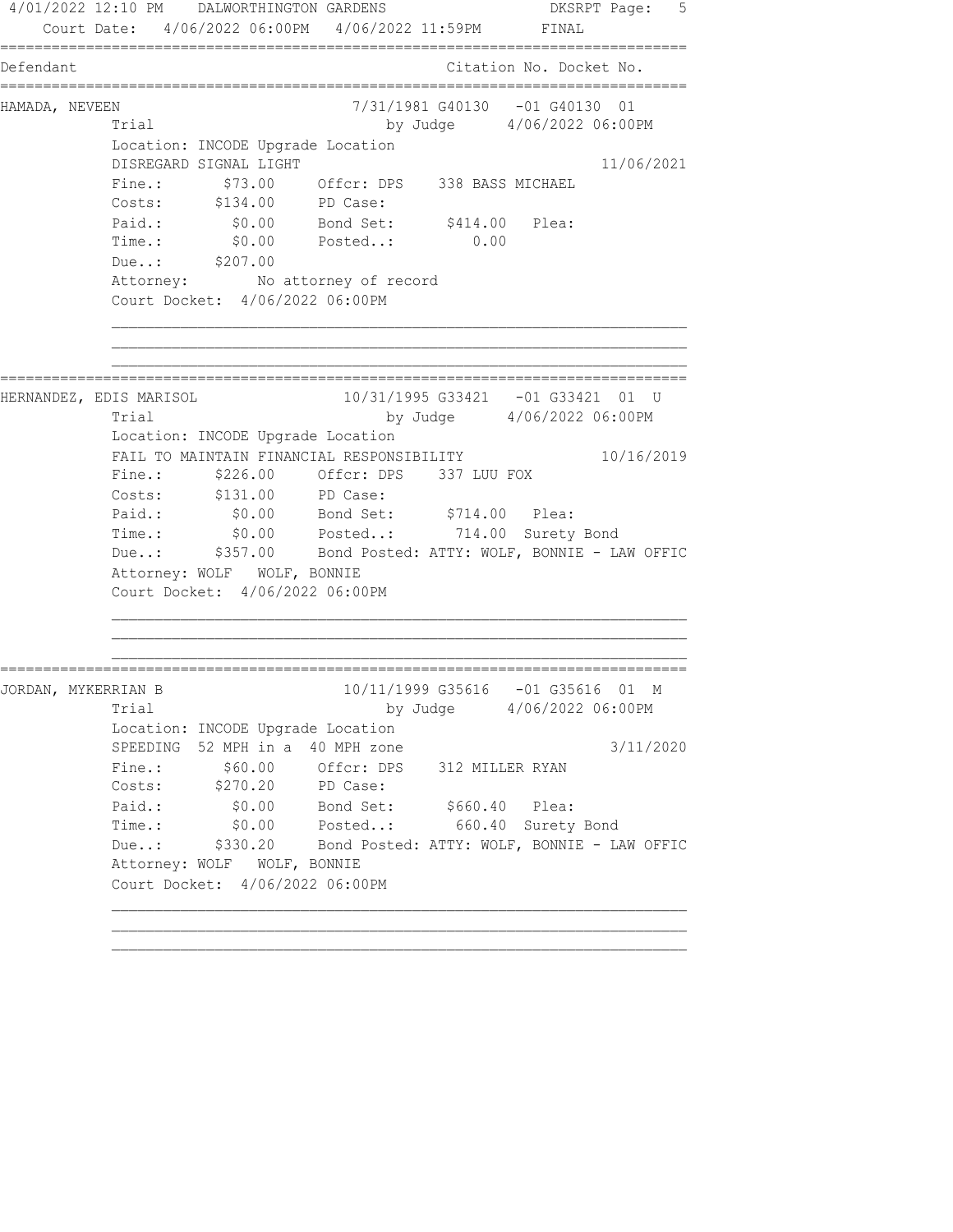4/01/2022 12:10 PM DALWORTHINGTON GARDENS DKSRPT Page: 6 Court Date: 4/06/2022 06:00PM 4/06/2022 11:59PM FINAL ================================================================================ Defendant Citation No. Docket No. ================================================================================ JORDAN, MYKERRIAN B 10/11/1999 G35616 -02 G35616 02 M Trial by Judge  $4/06/2022$  06:00PM Location: INCODE Upgrade Location DEFECTIVE HEAD LAMP(S) 3/11/2020 Fine.: \$73.00 Offcr: DPS 312 MILLER RYAN Costs: \$274.10 PD Case: Paid.:  $$0.00$  Bond Set:  $$694.20$  Plea: Time.: \$0.00 Posted..: 694.20 Surety Bond Due..: \$347.10 Bond Posted: ATTY: WOLF, BONNIE - LAW OFFIC Attorney: WOLF WOLF, BONNIE Court Docket: 4/06/2022 06:00PM ================================================================================ JORDAN, MYKERRIAN B 10/11/1999 G34407 -01 G34407 01 M Trial by Judge 4/06/2022 06:00PM Location: INCODE Upgrade Location FAIL TO MAINTAIN FINANCIAL RESPONSIBILITY 10/07/2020 Fine.:  $$226.00$  Offcr: DPS 312 MILLER RYAN Costs: \$251.10 PD Case: Paid.:  $$0.00$  Bond Set:  $$954.20$  Plea: Time.: \$0.00 Posted..: 954.20 Surety Bond Due..: \$477.10 Bond Posted: ATTY: WOLF, BONNIE - LAW OFFIC Attorney: WOLF WOLF, BONNIE Court Docket: 4/06/2022 06:00PM ================================================================================ JORDAN, MYKERRIAN B 10/11/1999 G34407 -02 G34407 02 M Trial by Judge  $4/06/2022$  06:00PM Location: INCODE Upgrade Location SPEEDING 53 MPH in a 40 MPH zone 10/07/2020 Fine.:  $$65.00$  Offcr: DPS 312 MILLER RYAN Costs: \$271.70 PD Case: Paid.:  $$0.00$  Bond Set:  $$673.40$  Plea: Time.: \$0.00 Posted..: 673.40 Surety Bond Due..: \$336.70 Bond Posted: ATTY: WOLF, BONNIE - LAW OFFIC Attorney: WOLF WOLF, BONNIE Court Docket: 4/06/2022 06:00PM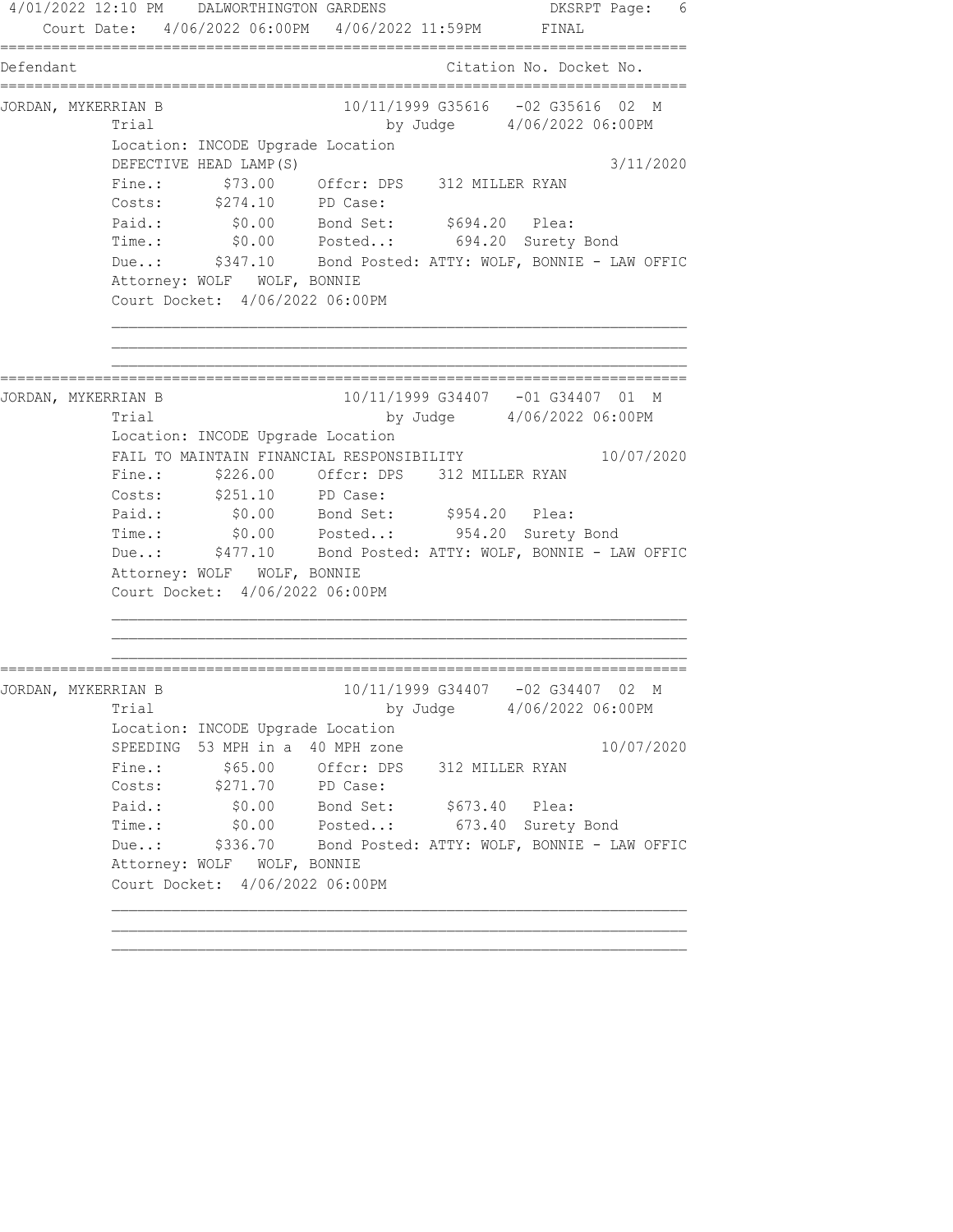4/01/2022 12:10 PM DALWORTHINGTON GARDENS DKSRPT Page: 7 Court Date: 4/06/2022 06:00PM 4/06/2022 11:59PM FINAL ================================================================================ Defendant Citation No. Docket No. ================================================================================ LE, LINH MY 3/02/1988 G39246 -01 G39246 01 Trial by Judge 4/06/2022 06:00PM Location: INCODE Upgrade Location SPEEDING 58 MPH in a 40 MPH zone 12/28/2021 Fine.: \$90.00 Offcr: DPS 332 WITTS BENJAMIN Costs: \$134.00 PD Case: Paid.: \$0.00 Bond Set: \$448.00 Plea: Time.: \$0.00 Posted..: 0.00 Due..: \$224.00 Attorney: No attorney of record Court Docket: 4/06/2022 06:00PM ================================================================================ MACIAS, VICTORIA ANN 8/29/1995 G29790 -01 G29790 01 U Trial by Judge 4/06/2022 06:00PM Location: INCODE Upgrade Location NO DRIVER'S LICENSE 6/22/2019 Fine.: \$100.90 Offcr: DPS 874 WOLF CLAYTON Costs: \$187.70 PD Case: Paid.: \$0.00 Bond Set: \$577.20 Plea: Time.: \$0.00 Posted..: 577.20 Surety Bond Due..: \$288.60 Bond Posted: ATTY: WOLF, BONNIE - LAW OFFIC Attorney: WOLF WOLF, BONNIE Court Docket: 4/06/2022 06:00PM ================================================================================ MACIAS, VICTORIA ANN 8/29/1995 G29790 -02 G29790 02 U Trial by Judge  $4/06/2022$  06:00PM Location: INCODE Upgrade Location DEFECTIVE HEAD LAMP(S) 6/22/2019 Fine.:  $$73.00$  Offcr: DPS 874 WOLF CLAYTON Costs: \$222.10 PD Case: Paid.: \$0.00 Bond Set: \$590.20 Plea: Time.: \$0.00 Posted..: 590.20 Surety Bond Due..: \$295.10 Bond Posted: ATTY: WOLF, BONNIE - LAW OFFIC Attorney: WOLF WOLF, BONNIE Court Docket: 4/06/2022 06:00PM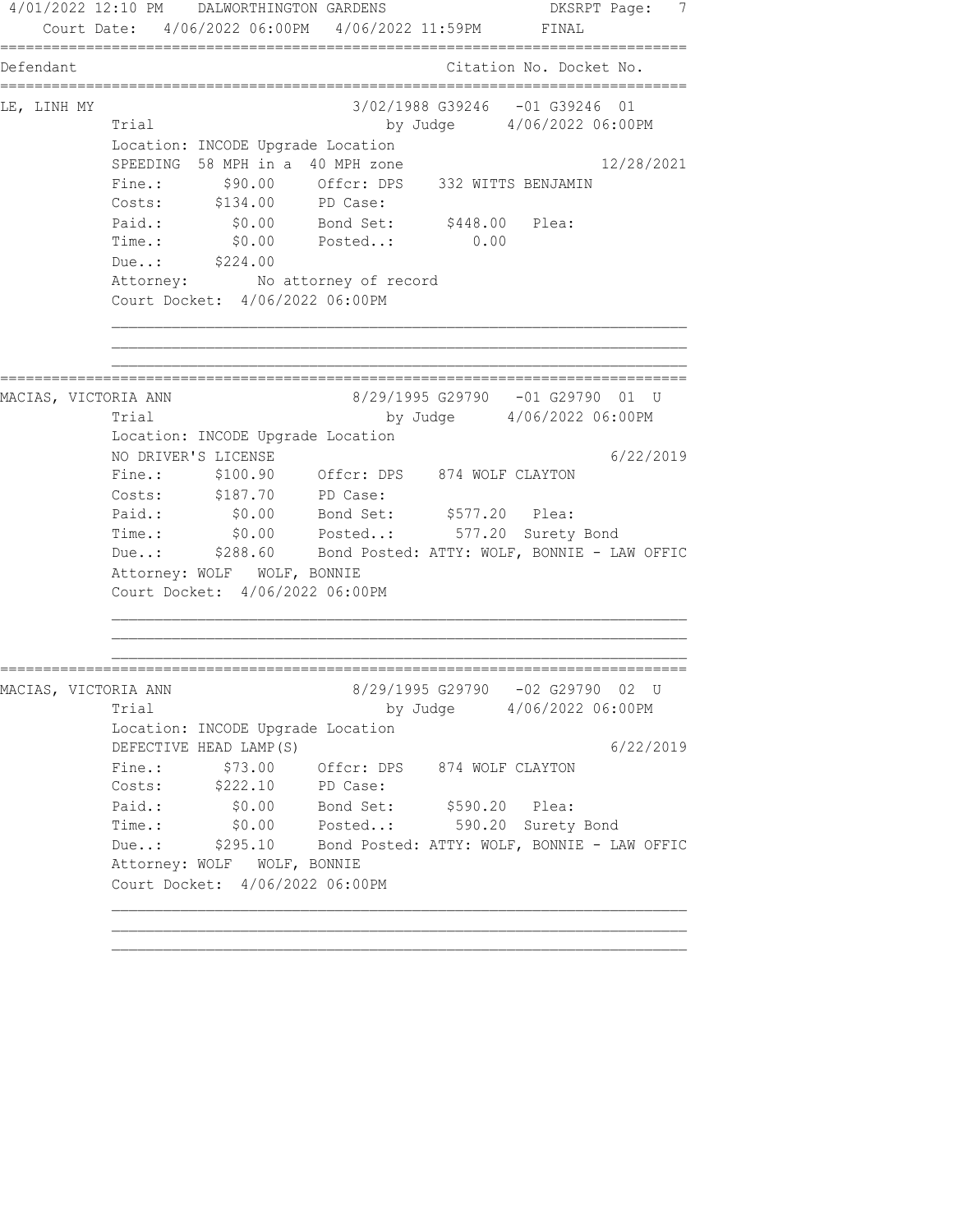4/01/2022 12:10 PM DALWORTHINGTON GARDENS DKSRPT Page: 8 Court Date: 4/06/2022 06:00PM 4/06/2022 11:59PM FINAL ================================================================================ Defendant Citation No. Docket No. ================================================================================ MACIAS, VICTORIA ANN 8/29/1995 G29790F -01 G29790F 01 U Trial by Judge  $4/06/2022$  06:00PM Location: INCODE Upgrade Location FAILURE TO APPEAR 7/22/2019 Fine.: \$126.00 Offcr: CT CT6 Ma Sandra Costs: \$188.60 PD Case: Paid.: \$0.00 Bond Set: \$629.20 Plea: Time.: \$0.00 Posted..: 629.20 Surety Bond Due..: \$314.60 Bond Posted: ATTY: WOLF, BONNIE - LAW OFFIC Attorney: WOLF WOLF, BONNIE Court Docket: 4/06/2022 06:00PM ================================================================================ MACIAS, VICTORIA ANN 8/29/1995 G29790V -02 G29790V 02 U Trial by Judge 4/06/2022 06:00PM Location: INCODE Upgrade Location VIOLATE PROMISE TO APPEAR 7/22/2019 Fine.: \$93.00 Offcr: CT CT6 Ma Sandra Costs: \$221.60 PD Case: Paid.: \$0.00 Bond Set: \$629.20 Plea: Time.: \$0.00 Posted..: 629.20 Surety Bond Due..: \$314.60 Bond Posted: ATTY: WOLF, BONNIE - LAW OFFIC Attorney: WOLF WOLF, BONNIE Court Docket: 4/06/2022 06:00PM ================================================================================ MITCHELL, RICHARD SCOTT 9/22/1966 G29565 -01 G29565 01 Trial by Judge 4/06/2022 06:00PM Location: INCODE Upgrade Location SPEEDING 58 MPH in a 40 MPH zone 3/23/2019 Fine.:  $$89.90$  Offcr: DPS 336 WIGGINS TYLER Costs: \$266.30 PD Case: Paid.: \$0.00 Bond Set: \$712.40 Plea: Time.: \$0.00 Posted..: 30.00 Cash Bond Due..: \$356.20 Bond Posted: Defendant Attorney: RICH RICHARD, CEPHUS III Court Docket: 4/06/2022 06:00PM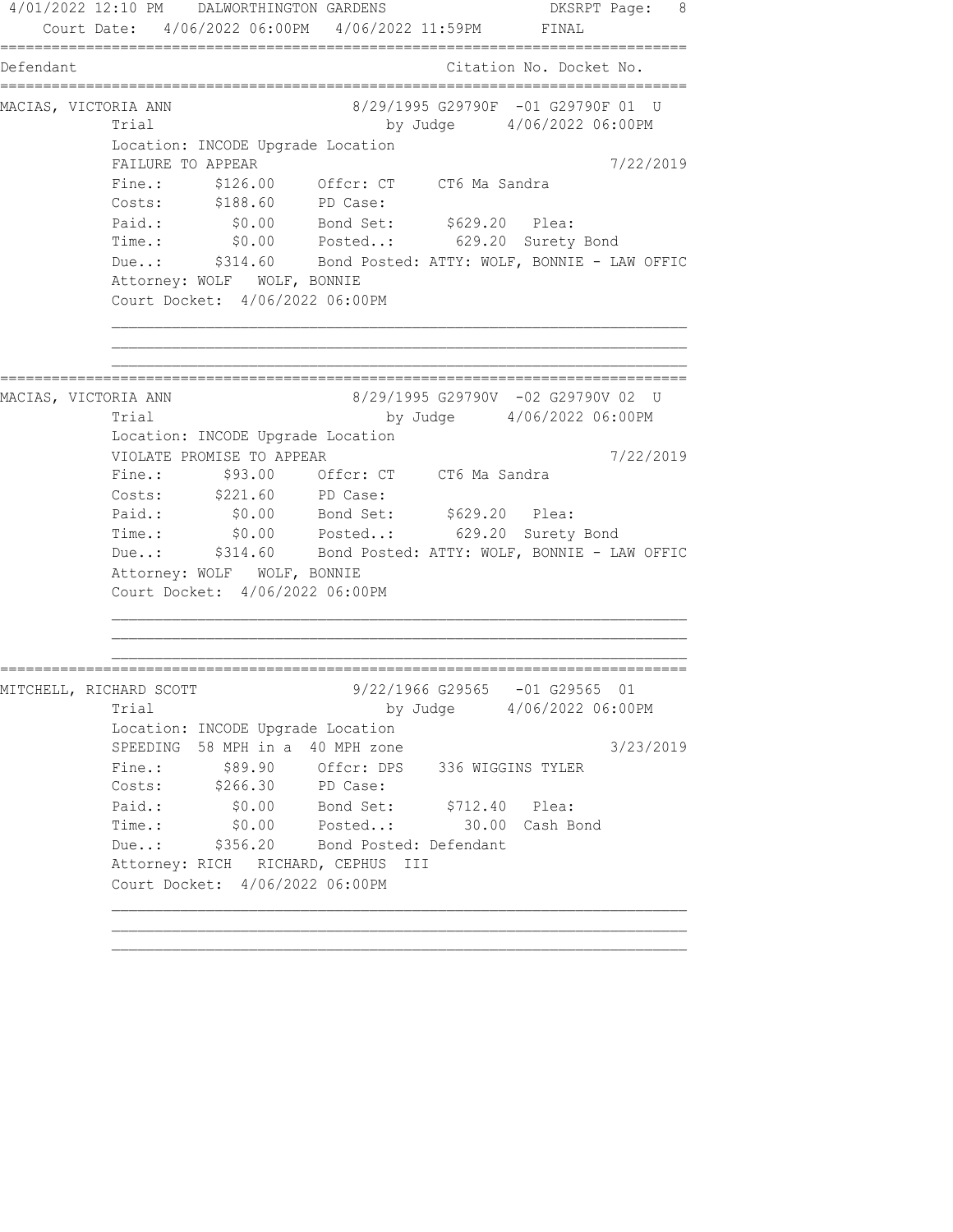4/01/2022 12:10 PM DALWORTHINGTON GARDENS DESRPT Page: 9 Court Date: 4/06/2022 06:00PM 4/06/2022 11:59PM FINAL ================================================================================ Defendant Citation No. Docket No. ================================================================================ MITCHELL, RICHARD SCOTT 9/22/1966 G29565V -01 G29565V 01 Trial by Judge 4/06/2022 06:00PM Location: INCODE Upgrade Location VIOLATE PROMISE TO APPEAR 4/22/2019 Fine.:  $$93.00$  Offcr: CT CT6 Ma Sandra Costs: \$260.60 PD Case: Paid.: \$0.00 Bond Set: \$707.20 Plea: Time.: \$0.00 Posted..: 30.00 Cash Bond Due..: \$353.60 Bond Posted: Defendant Attorney: RICH RICHARD, CEPHUS III Court Docket: 4/06/2022 06:00PM ================================================================================ PALACIO, AIMEE 3/19/1993 G38376 -01 G38376 01 Trial by Judge 4/06/2022 06:00PM Location: INCODE Upgrade Location SPEEDING 52 MPH in a 40 MPH zone  $9/16/2021$  Fine.: \$60.00 Offcr: DPS 863 STINSON BRITT Costs: \$134.00 PD Case: Paid.: \$0.00 Bond Set: \$388.00 Plea: Paid.: \$0.00 Bond Set: \$388.00 Plea:<br>Time.: \$0.00 Posted..: 0.00 Due..: \$194.00 Attorney: KKING KING, KURSTEN BROOKE Court Docket: 4/06/2022 06:00PM ================================================================================ PALACIO, AIMEE 3/19/1993 G38376 -02 G38376 02 Trial by Judge 4/06/2022 06:00PM Location: INCODE Upgrade Location NO REGISTRATION 9/16/2021 Fine.:  $$51.00$  Offcr: DPS 863 STINSON BRITT Costs:  $$81.00$  PD Case: Paid.: \$0.00 Bond Set: \$264.00 Plea: Time.: \$0.00 Posted..: 0.00 Due..: \$132.00 Attorney: KKING KING, KURSTEN BROOKE Court Docket: 4/06/2022 06:00PM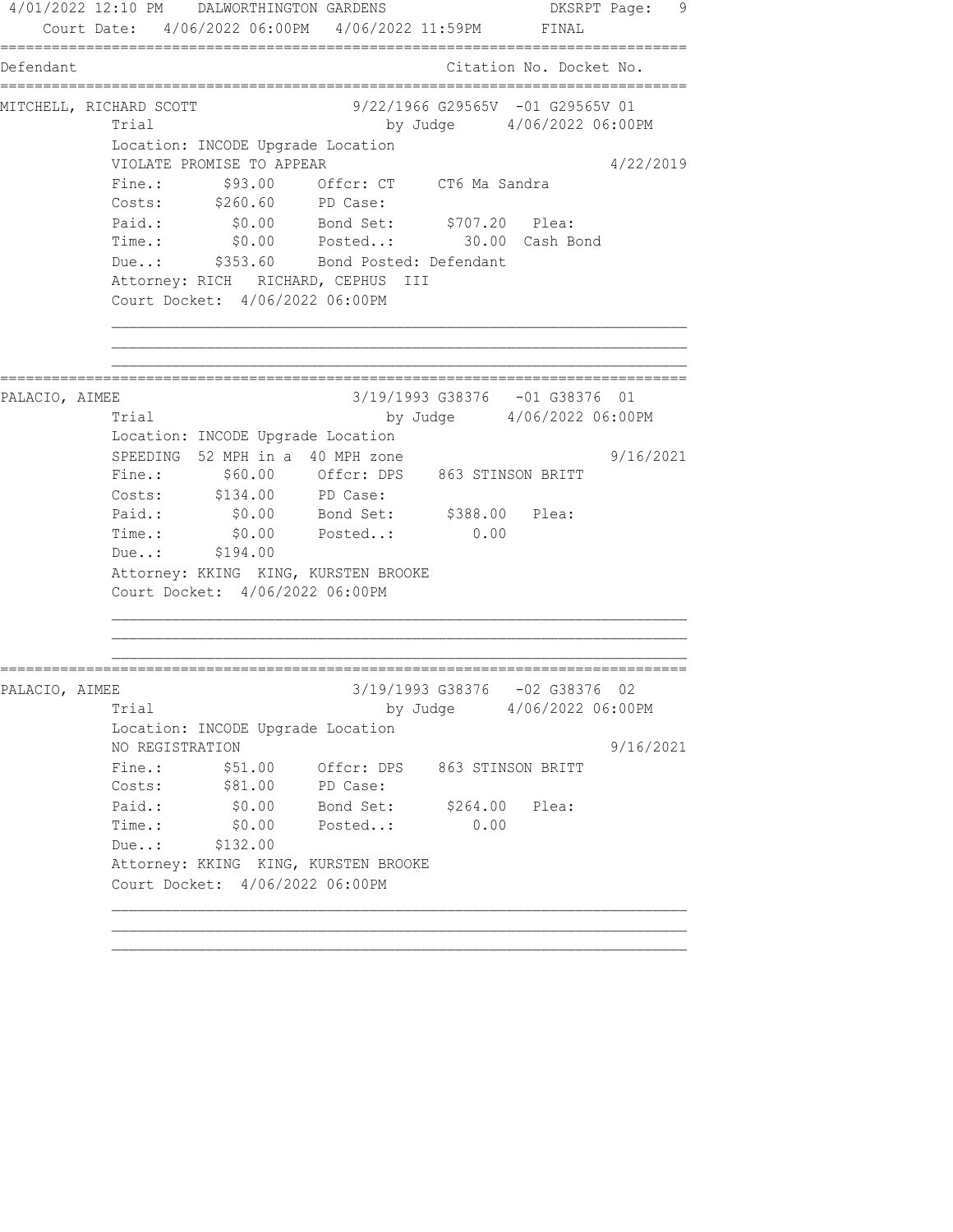4/01/2022 12:10 PM DALWORTHINGTON GARDENS DKSRPT Page: 10 Court Date: 4/06/2022 06:00PM 4/06/2022 11:59PM FINAL ================================================================================ Defendant Citation No. Docket No. ================================================================================ PALACIO, AIMEE 3/19/1993 G38376 -03 G38376 03 Trial by Judge 4/06/2022 06:00PM Location: INCODE Upgrade Location IMPROPER WINDOW TINT/OBSTRUCTED VIEW 9/16/2021 Fine.:  $$63.00$  Offcr: DPS 863 STINSON BRITT Costs: \$134.00 PD Case: Paid.: \$0.00 Bond Set: \$394.00 Plea: Time.: \$0.00 Posted..: 0.00 Due..: \$197.00 Attorney: KKING KING, KURSTEN BROOKE Court Docket: 4/06/2022 06:00PM ================================================================================ PARTAIN, CATRENIA ANN 12/23/1961 G38439 -01 G38439 01 Trial by Judge 4/06/2022 06:00PM Location: INCODE Upgrade Location SPEEDING 55 MPH in a 40 MPH zone  $10/14/2021$  Fine.: \$75.00 Offcr: DPS 312 MILLER RYAN Costs: \$134.00 PD Case: Paid.: \$0.00 Bond Set: \$418.00 Plea: Time.: \$0.00 Posted..: 0.00 Time.: \$0.00<br>Due..: \$209.00 Attorney: WOLF WOLF, BONNIE Court Docket: 4/06/2022 06:00PM ================================================================================ RAUSCHE, JILLIAN KRISTEN 9/21/1984 G40104 -01 G40104 01 Trial by Judge 4/06/2022 06:00PM Location: INCODE Upgrade Location DISPLAY EXPIRED REGISTRATION 10/21/2021 Fine.:  $$51.00$  Offcr: DPS 302 FIKE WILLIAM Costs: \$106.00 PD Case: Paid.:  $\$0.00$  Bond Set:  $\$314.00$  Plea: Time.: \$0.00 Posted..: 0.00 Due..: \$157.00 Attorney: No attorney of record Court Docket: 4/06/2022 06:00PM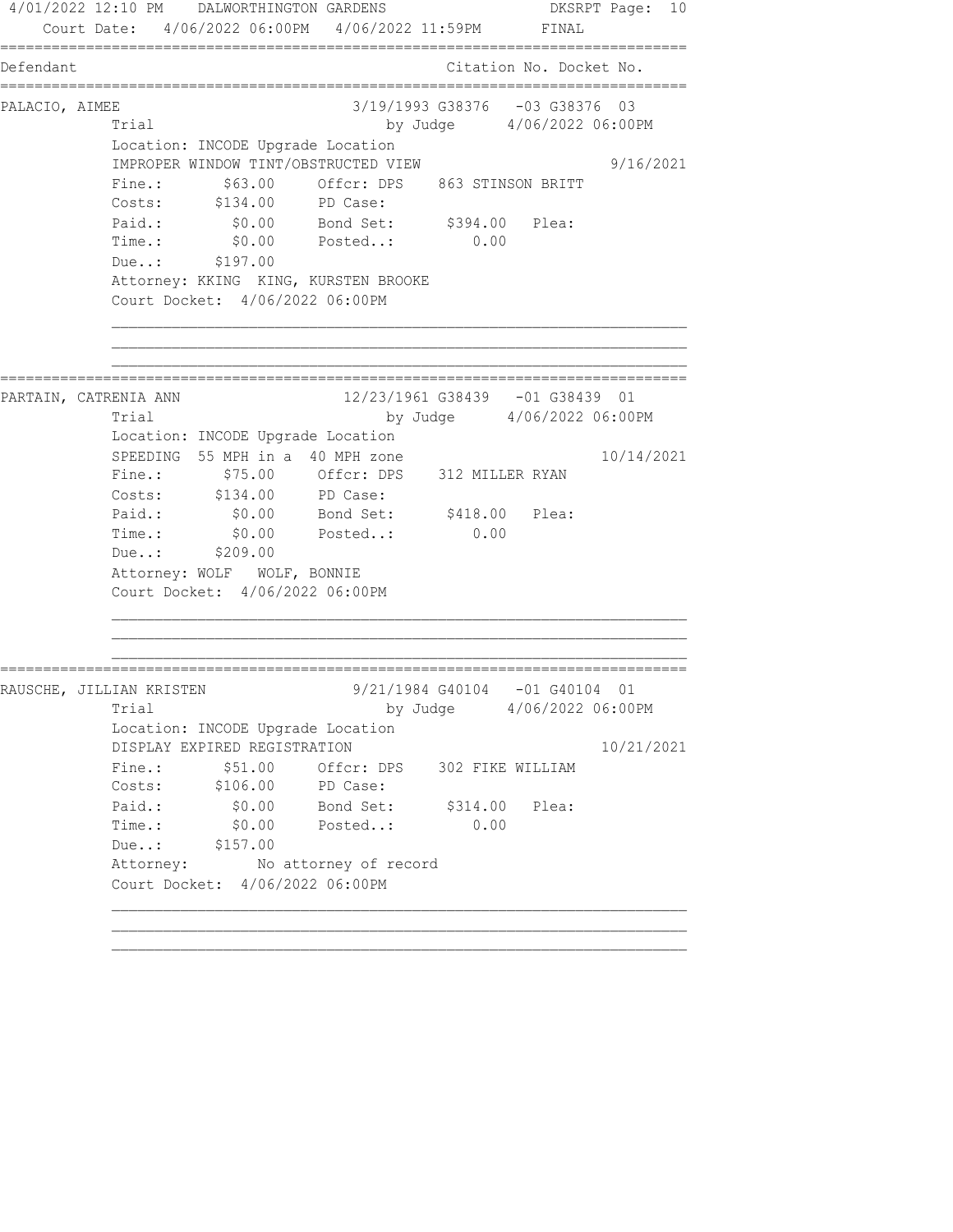4/01/2022 12:10 PM DALWORTHINGTON GARDENS DKSRPT Page: 11 Court Date: 4/06/2022 06:00PM 4/06/2022 11:59PM FINAL ================================================================================ Defendant Citation No. Docket No. ================================================================================ RAUSCHE, JILLIAN KRISTEN 69/21/1984 G40104 -03 G40104 03 Trial by Judge 4/06/2022 06:00PM Location: INCODE Upgrade Location FAIL TO DISPLAY DRIVER'S LICENSE 10/21/2021 Fine.: \$96.00 Offcr: DPS 302 FIKE WILLIAM Costs: \$106.00 PD Case: Paid.: \$0.00 Bond Set: \$404.00 Plea: Time.: \$0.00 Posted..: 0.00 Due..: \$202.00 Attorney: No attorney of record Court Docket: 4/06/2022 06:00PM ================================================================================ RHODES, KARA 1/21/2005 G40131 -01 G40131 01 J Trial by Judge 4/06/2022 06:00PM Location: INCODE Upgrade Location NO DRIVER'S LICENSE 11/06/2021 Fine.: \$101.00 Offcr: DPS 338 BASS MICHAEL Costs:  $$81.00$  PD Case: Paid.: \$0.00 Bond Set: \$364.00 Plea: Time.:  $$0.00$  Posted..: 0.00 Due..: \$182.00 Attorney: No attorney of record Court Docket: 4/06/2022 06:00PM ================================================================================ SANDOVAL, TAIFF 6 6/24/2005 G41534 -01 G41534 01 J Trial by Judge 4/06/2022 06:00PM Location: INCODE Upgrade Location DISPLAY EXPIRED REGISTRATION 2/26/2022 Fine.: \$51.00 Offcr: DPS 332 WITTS BENJAMIN Costs:  $$81.00$  PD Case: Paid.: \$0.00 Bond Set: \$264.00 Plea: Time.: \$0.00 Posted..: 0.00 Due..: \$132.00 Attorney: No attorney of record Court Docket: 4/06/2022 06:00PM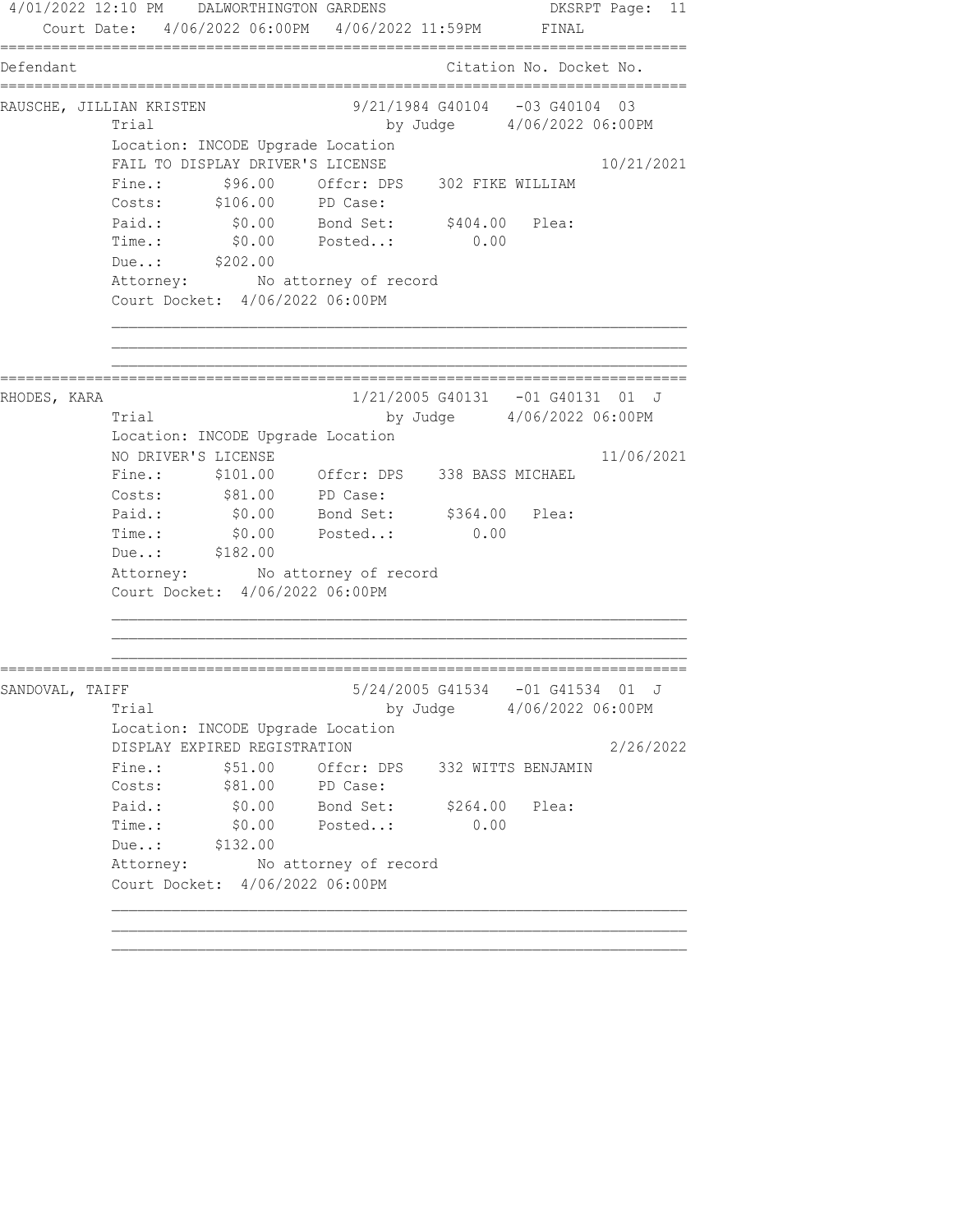4/01/2022 12:10 PM DALWORTHINGTON GARDENS DKSRPT Page: 12 Court Date: 4/06/2022 06:00PM 4/06/2022 11:59PM FINAL ================================================================================ Defendant Citation No. Docket No. ================================================================================ SANDOVAL, TAIFF 3/24/2005 G41534 -02 G41534 02 J Trial by Judge 4/06/2022 06:00PM Location: INCODE Upgrade Location NO DRIVER'S LICENSE 2/26/2022 Fine.: \$101.00 Offcr: DPS 332 WITTS BENJAMIN Costs:  $$81.00$  PD Case: Paid.: \$0.00 Bond Set: \$364.00 Plea: Time.: \$0.00 Posted..: 0.00 Due..: \$182.00 Attorney: No attorney of record Court Docket: 4/06/2022 06:00PM ================================================================================ SANTILLAN, ANGELICA 11/18/1991 G40532 -01 G40532 01 Trial by Judge 4/06/2022 06:00PM Location: INCODE Upgrade Location SPEEDING  $65$  MPH in a 40 MPH zone  $11/27/2021$  Fine.: \$125.00 Offcr: DPS 346 BASS AUSTIN Costs: \$134.00 PD Case: Paid.: \$0.00 Bond Set: \$518.00 Plea: Time.:  $$0.00$  Posted..: 0.00 Time.: \$0.00<br>Due..: \$259.00 Attorney: WOLF WOLF, BONNIE Court Docket: 4/06/2022 06:00PM ================================================================================ VO, ANDREW PHOUC  $5/27/2005$  G41526 -01 G41526 01 J Trial by Judge 4/06/2022 06:00PM Location: INCODE Upgrade Location DISPLAY EXPIRED REGISTRATION 2/16/2022 Fine.: \$51.00 Offcr: DPS 338 BASS MICHAEL Costs:  $$81.00$  PD Case: Paid.: \$0.00 Bond Set: \$264.00 Plea: Time.: \$0.00 Posted..: 0.00 Due..: \$132.00 Attorney: No attorney of record Court Docket: 4/06/2022 06:00PM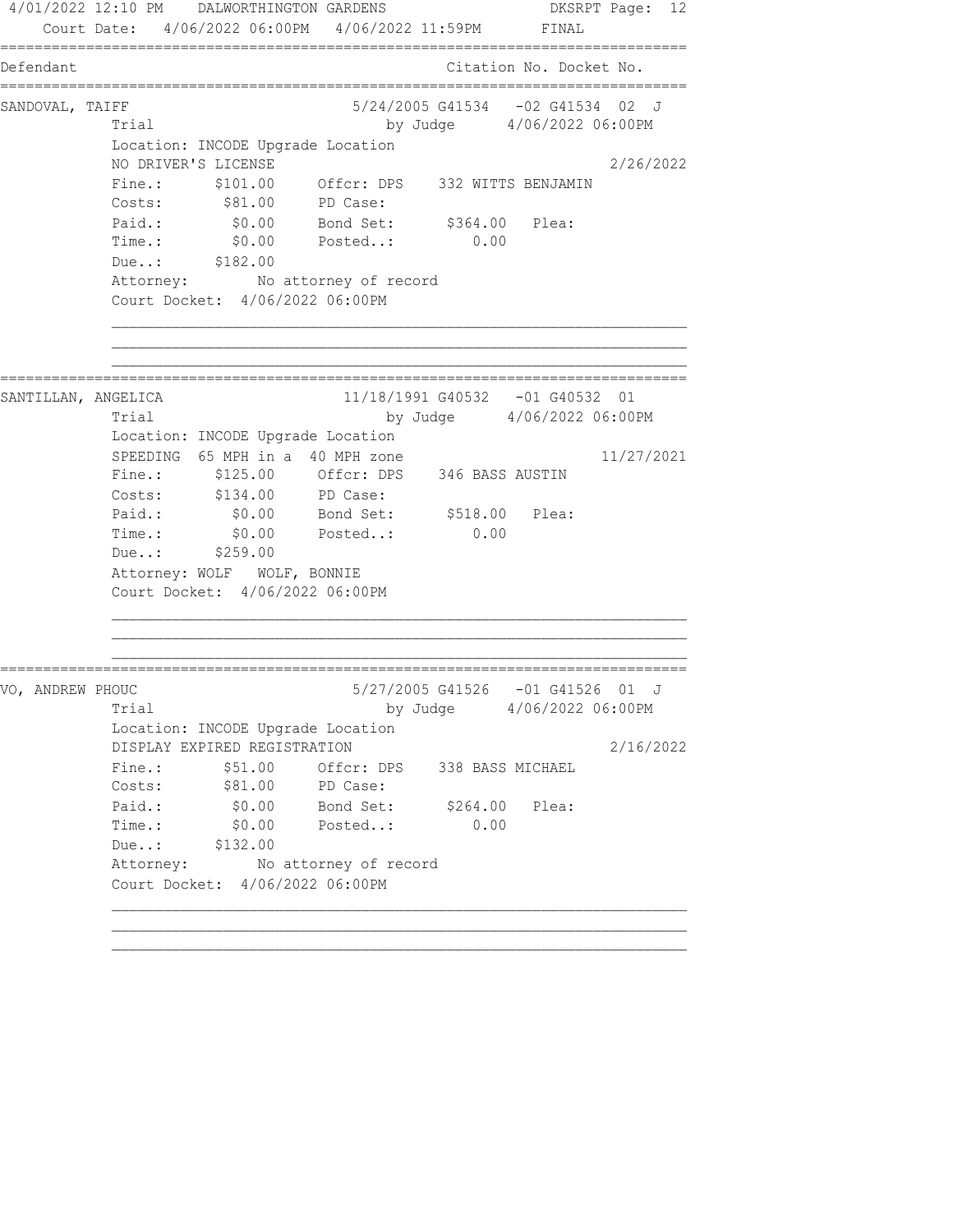4/01/2022 12:10 PM DALWORTHINGTON GARDENS DKSRPT Page: 13 Court Date: 4/06/2022 06:00PM 4/06/2022 11:59PM FINAL ================================================================================ Defendant Citation No. Docket No. ================================================================================ WATSON, ALISHEA DEON 1/19/1990 G16894 -01 G16894 01 Trial by Judge  $4/06/2022$  06:00PM Location: INCODE Upgrade Location FAIL TO MAINTAIN FINANCIAL RESPONSIBILITY 6/20/2015 Fine.:  $$226.00$  Offcr: DPS 323 MAURER RICHARD Costs: \$225.10 PD Case: Paid.: \$0.00 Bond Set: \$902.20 Plea: Time.: \$0.00 Posted..: 902.20 Surety Bond Due..: \$451.10 Bond Posted: ATTY: WOLF, BONNIE - LAW OFFIC Attorney: WOLF WOLF, BONNIE Court Docket: 4/06/2022 06:00PM ================================================================================ WATSON, ALISHEA DEON 1/19/1990 G16894 -02 G16894 02 Trial by Judge 4/06/2022 06:00PM Location: INCODE Upgrade Location NO DRIVER'S LICENSE 6/20/2015 Fine.: \$100.90 Offcr: DPS 323 MAURER RICHARD Costs: \$187.70 PD Case: Paid.: \$0.00 Bond Set: \$577.20 Plea: Time.: \$0.00 Posted..: 577.20 Surety Bond Due..: \$288.60 Bond Posted: ATTY: WOLF, BONNIE - LAW OFFIC Attorney: WOLF WOLF, BONNIE Court Docket: 4/06/2022 06:00PM ================================================================================ WATSON, ALISHEA DEON 1/19/1990 G16894F -01 G16894F 01 Trial by Judge 4/06/2022 06:00PM Location: INCODE Upgrade Location FAILURE TO APPEAR  $7/20/2015$ Fine.: \$126.00 Offcr: CT CT6 Ma Sandra Costs: \$188.60 PD Case: Paid.: \$0.00 Bond Set: \$629.20 Plea: Time.: \$0.00 Posted..: 629.20 Surety Bond Due..: \$314.60 Bond Posted: ATTY: WOLF, BONNIE - LAW OFFIC Attorney: WOLF WOLF, BONNIE Court Docket: 4/06/2022 06:00PM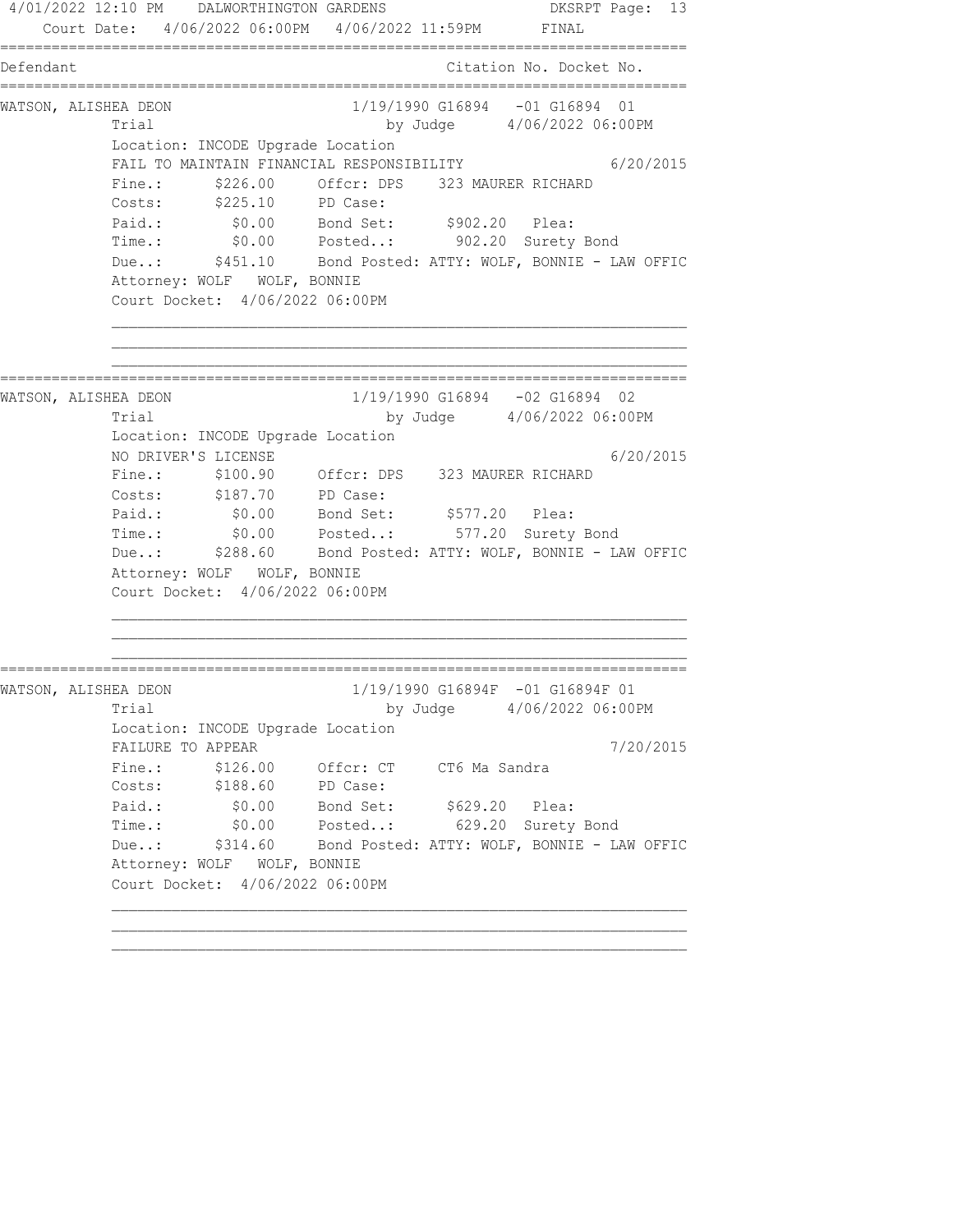4/01/2022 12:10 PM DALWORTHINGTON GARDENS DKSRPT Page: 14 Court Date: 4/06/2022 06:00PM 4/06/2022 11:59PM FINAL ================================================================================ Defendant Citation No. Docket No. ================================================================================ WATSON, ALISHEA DEON 1/19/1990 G16894F -02 G16894F 02 Trial by Judge  $4/06/2022$  06:00PM Location: INCODE Upgrade Location FAILURE TO APPEAR 7/20/2015 Fine.: \$126.00 Offcr: CT CT6 Ma Sandra Costs: \$188.60 PD Case: Paid.: \$0.00 Bond Set: \$629.20 Plea: Time.: \$0.00 Posted..: 629.20 Surety Bond Due..: \$314.60 Bond Posted: ATTY: WOLF, BONNIE - LAW OFFIC Attorney: WOLF WOLF, BONNIE Court Docket: 4/06/2022 06:00PM ================================================================================ WILLIAMS, SEAN TYLER 4/17/1996 G36428 -01 G36428 01 Trial by Judge 4/06/2022 06:00PM Location: INCODE Upgrade Location DISPLAY EXPIRED REGISTRATION 4/19/2021 Fine.: \$51.00 Offcr: DPS 872 BEDFORD SCOTT Costs: \$141.00 PD Case: Paid.: \$0.00 Bond Set: \$384.00 Plea: Time.: \$0.00 Posted..: 768.00 Surety Bond Due..: \$192.00 Bond Posted: ATTY: WOLF, BONNIE - LAW OFFIC Attorney: WOLF WOLF, BONNIE Court Docket: 4/06/2022 06:00PM ================================================================================ WILLIAMS, SEAN TYLER 4/17/1996 G38110 -01 G38110 01 Trial by Judge 4/06/2022 06:00PM Location: INCODE Upgrade Location DISPLAY EXPIRED REGISTRATION 5/09/2021 Fine.:  $$51.00$  Offcr: DPS 312 MILLER RYAN Costs: \$141.00 PD Case: Paid.: \$0.00 Bond Set: \$384.00 Plea: Time.: \$0.00 Posted..: 768.00 Surety Bond Due..: \$192.00 Bond Posted: ATTY: WOLF, BONNIE - LAW OFFIC Attorney: WOLF WOLF, BONNIE Court Docket: 4/06/2022 06:00PM